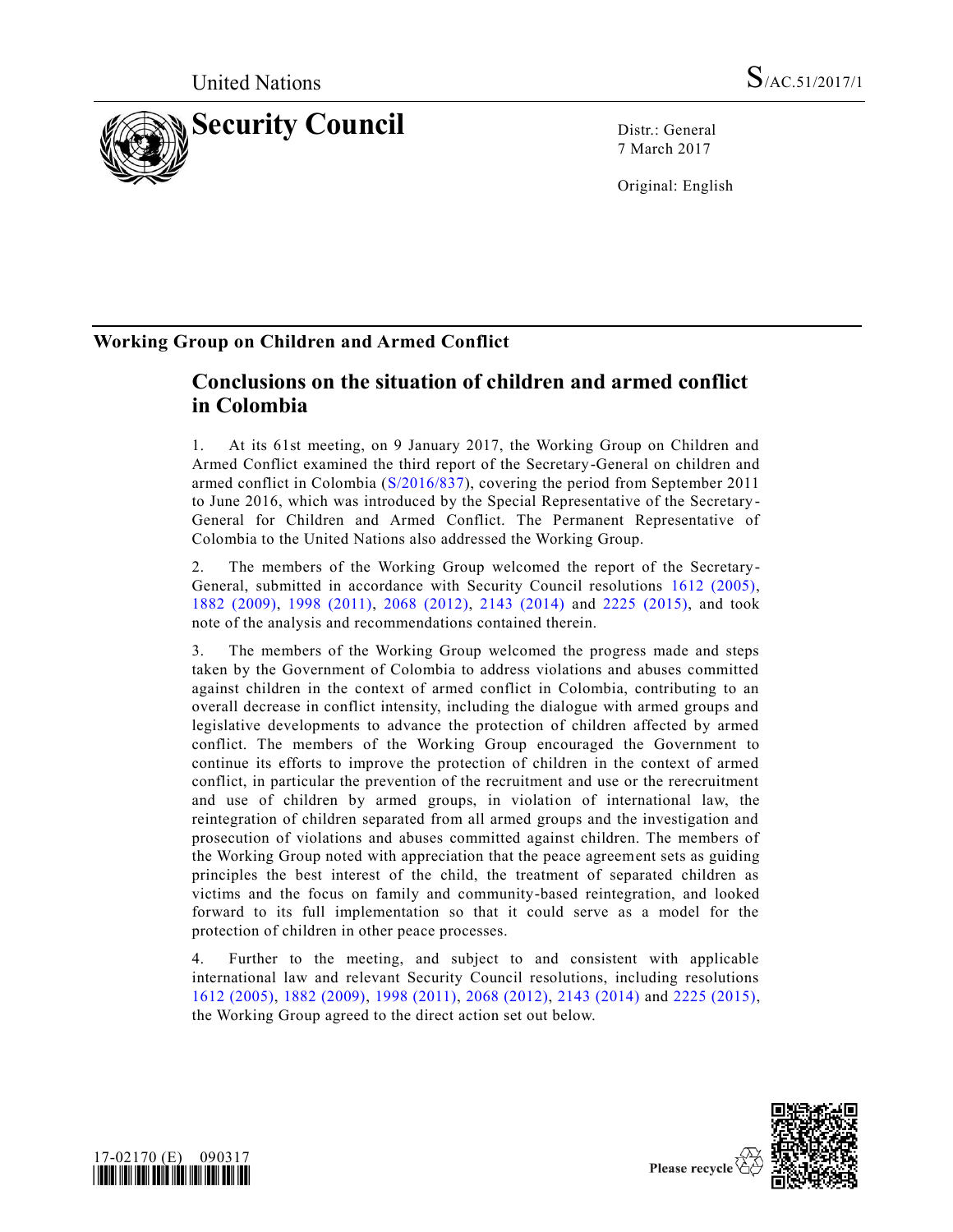## **Public statement by the Chair of the Working Group**

5. The Working Group agreed to address a message, through a public statement by its Chair, to the following:

### *All parties to the armed conflict in Colombia*

(a) Commending the historic peace process in Colombia that culminated in the signing of the final peace agreement between the Government and the Revolutionary Armed Forces of Colombia — People's Army (FARC-EP) in Bogota on 24 November 2016, and welcoming in particular the provisions on the reintegration of children and mainstreaming the protection of children throughout the agreement, and encouraging their swift implementation;

(b) Noting with appreciation that the peace agreement sets as guiding principles the best interest of the child, the treatment of children separated from armed groups as victims and the focus on family and community-based reintegration, and looking forward to its full implementation so that it could serve as a model for the protection of children in other peace processes;

(c) Welcoming efforts by the Government to develop and implement negotiated solutions to armed conflict with other armed groups, and stressing the importance of giving due consideration to child protection issues in the early stages of peace talks;

(d) Also welcoming the overall decrease in reported violations and abuses committed against children during the reporting period, and noting the direct link made in the report of the Secretary-General between the peace process and the significant improvement in the situation for children affected by armed conflict;

(e) Recalling the previous conclusions of the Working Group on children and armed conflict in Colombia [\(S/AC.51/2010/3](http://undocs.org/S/AC.51/2010/3) and [S/AC.51/2012/4\)](http://undocs.org/S/AC.51/2012/4);

#### *Government of Colombia*

(f) Commending the Government's strong commitment to engaging and finding political solutions to the conflict with both FARC-EP and the National Liberation Army (ELN), and encouraging investment in all peace initiatives to protect and reintegrate children separated from the armed groups;

(g) Welcoming the signing of an agreement between the Government and FARC-EP for the separation and reintegration of all children associated with FARC-EP, and urging the Government to continue to ensure that children are promptly and formally separated and reintegrated through a clear process for identification, taking into account the specific needs of boys and girls, in accordance with the guiding principles outlined in the agreement;

(h) Also welcoming the announcement of the road map for peace talks with ELN, and urging the Government to consider the issue of children affected by armed conflict in the early stages of the peace process and to address the protection of children, including as a confidence-building measure;

(i) Further welcoming the humanitarian demining agreement signed between the Government and FARC-EP on 7 March 2015, and calling upon the Government to intensify its demining efforts in collaboration with FARC-EP;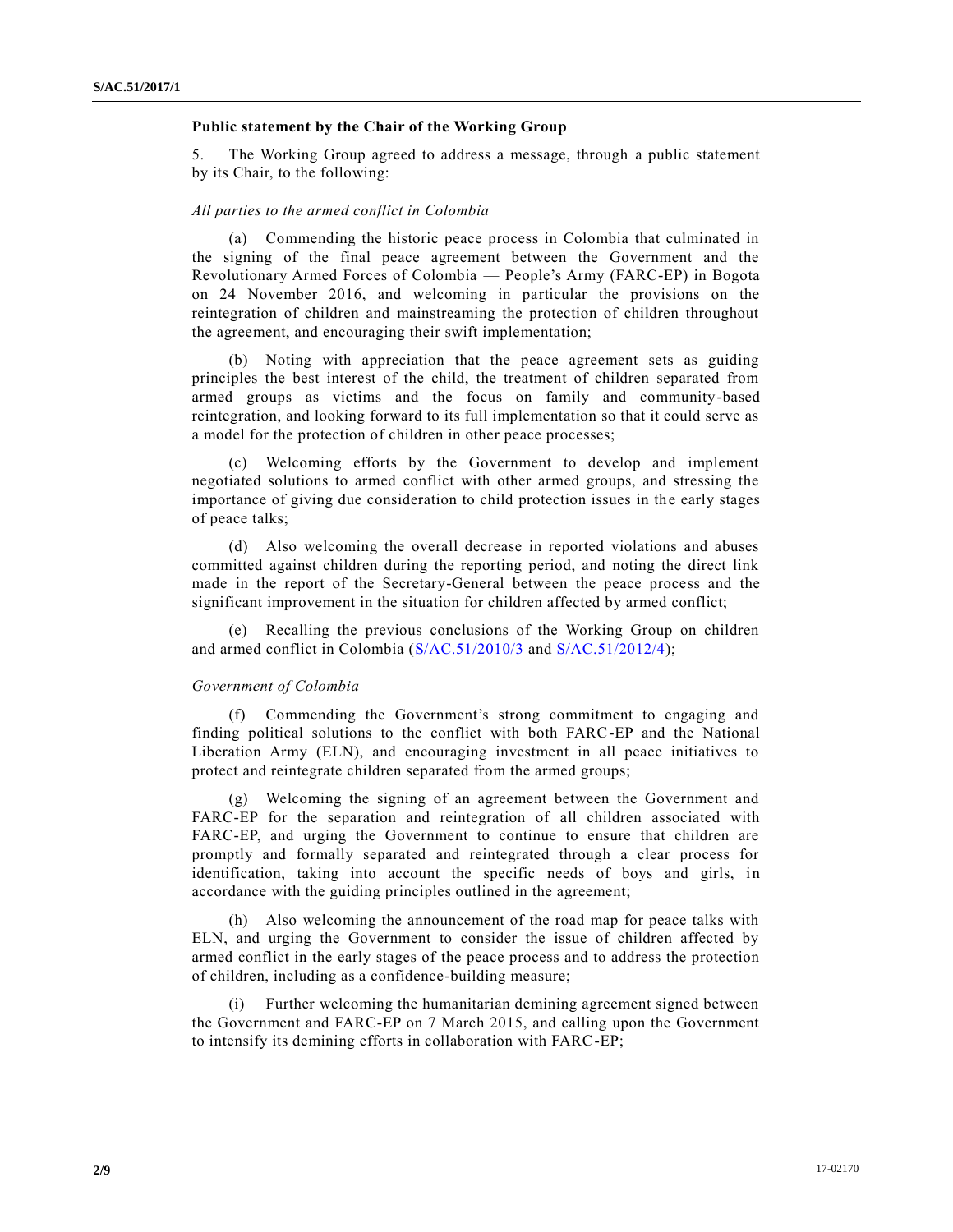*Revolutionary Armed Forces of Colombia — People's Army* 

Strongly condemning all violations and abuses committed by FARC-EP against children;

(k) Taking note with appreciation of the significant steps taken by FARC-EP to address the issue of children affected by armed conflict in the context of the peace process, in particular the signing on 15 May 2016 of an agreement on the separation of children under 15 years of age and the development of a road map for the separation of all children and on a comprehensive reintegration programme for these children;

(l) Calling upon FARC-EP to continue to take active steps to fully comply with its commitments, including by ensuring that children are formally separated and reintegrated in accordance with the guiding principles outlined in the agreement, noting that only 13 children have been released to date;

(m) Welcoming the humanitarian demining agreement signed between the Government and FARC-EP on 7 March 2015, and calling upon FARC-EP to intensify its demining efforts in collaboration with the Government;

### *National Liberation Army*

(n) Strongly condemning all violations and abuses committed against children by ELN;

(o) Requesting ELN to immediately and without preconditions release all children from its ranks in coordination, wherever possible, with child protection actors and to publicly express its commitment to ending and preventing the recruitment and use of children in violation of international law and all other violations and abuses committed against them, and to take active steps in that regard;

(p) Welcoming the announcement of the road map for peace talks with the Government, and urging ELN to engage with the Government to consider the issue of children affected by armed conflict in the early stages of the peace process and to address the protection of children as a confidence-building measure;

#### *Post-demobilization groups*

(q) Strongly condemning all violations and abuses committed against children by post-demobilization groups;

(r) Requesting them to immediately and without pre-conditions release all children from their ranks in coordination, wherever possible, with child protection actors, and urging them to publicly express their commitment to ending and preventing all violations and abuses committed against children, and to take active steps in that regard.

# **Recommendations to the Security Council**

6. The Working Group agreed to recommend that the President of the Security Council transmit a letter by the Chair of the Working Group addressed to the Government of Colombia:

(a) Commending the Government's strong commitment to engaging and finding political solutions to the conflict with both FARC-EP and ELN, and encouraging investment in all peace initiatives to protect, separate and reintegrate children associated with armed groups;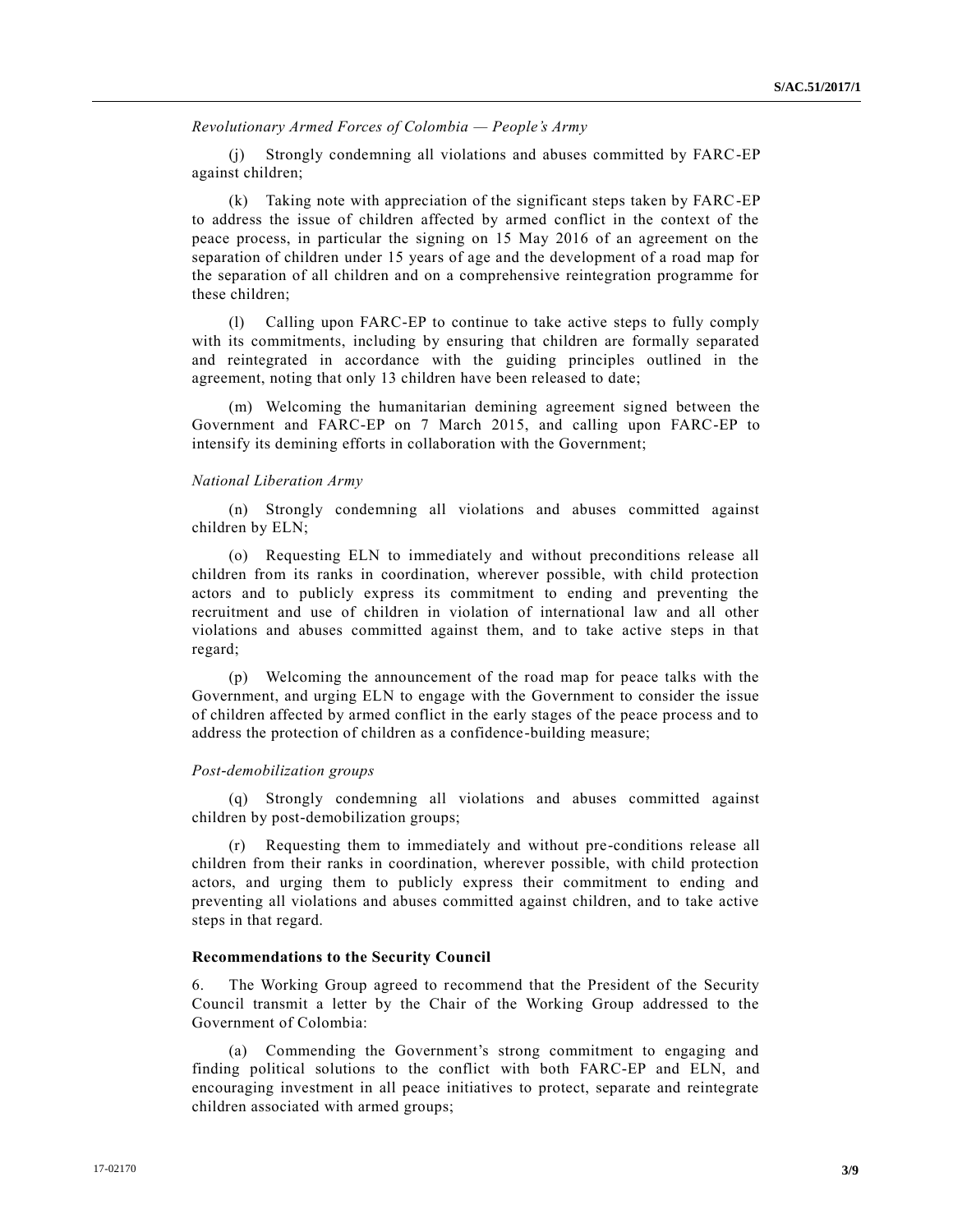(b) Welcoming the signing of an agreement between the Government and FARC-EP for the separation and reintegration of all children associated with FARC-EP, and urging the Government to continue to ensure that children are formally separated and reintegrated, taking into account the specific needs of boys and girls, in accordance with the guiding principles outlined in the agreement;

Noting with appreciation the proactive role of the Presidential Office for Human Rights and the Office of the Ombudsman in leading the efforts to implement the separation and reintegration process of children associated with FARC-EP;

Welcoming the announcement of the road map for peace talks with ELN, and urging the Government to consider the issue of children affected by armed conflict in the early stages of the peace process and to address the protection of children as a confidence-building measure;

(e) Commending the progress made by the Government in preventing and responding to the recruitment and use of children in violation of applicable international law, and urging it to take into account the findings of the e valuation of the framework document on the prevention of recruitment and use of children by illegal armed groups to address gaps and challenges in terms of coordination, budget and lack of measurable and sustainable impact at local levels;

Stressing the important role played by the early warning system of the Office of the Ombudsman in preventing the recruitment and use of children in violation of international law, and inviting the Government to ensure a coordinated institutional response to these alerts;

(g) Welcoming activities undertaken by the Government to respond to the reintegration and protection needs of children separated from armed groups, including through family reunification, taking into account the specific needs of boys and girls, as well as of children with disabilities and other particularly vulnerable children, among them, orphans and unaccompanied children, care services, education and support for receiving communities, and encouraging the Government to further strengthen those efforts to, among other things, prevent those children from being rerecruited by armed groups or other criminal organizations;

(h) Noting that children living in remote areas and in Afro-Colombian and indigenous communities were the most affected by the armed conflict, and stressing that specific attention should be given to them, including in areas not initially prioritized;

(i) Noting efforts undertaken by the Government to fight impunity, underlining the importance of bringing to justice perpetrators of violations and abuses committed against children affected by armed conflict, and urging the Government to further enhance its efforts in this regard;

(j) Stressing that priority should be given to the special protection needs of children as victims, but also as witnesses and as perpetrators when associated with armed groups, through restorative justice processes and social rehabilitation, in accordance with their best interest;

(k) Welcoming judgment 069 of the Constitutional Court of Colombia of February 2016 to ensure that all child victims of recruitment can be included in the victims' register and receive reparations regardless of the armed group with which they were formerly associated and encouraging its continued implementation;

(l) Noting with appreciation the progress made in the Government's response to sexual violence against children, and urging it to continue to ensure that its military complies with the zero-tolerance policy on sexual violence and that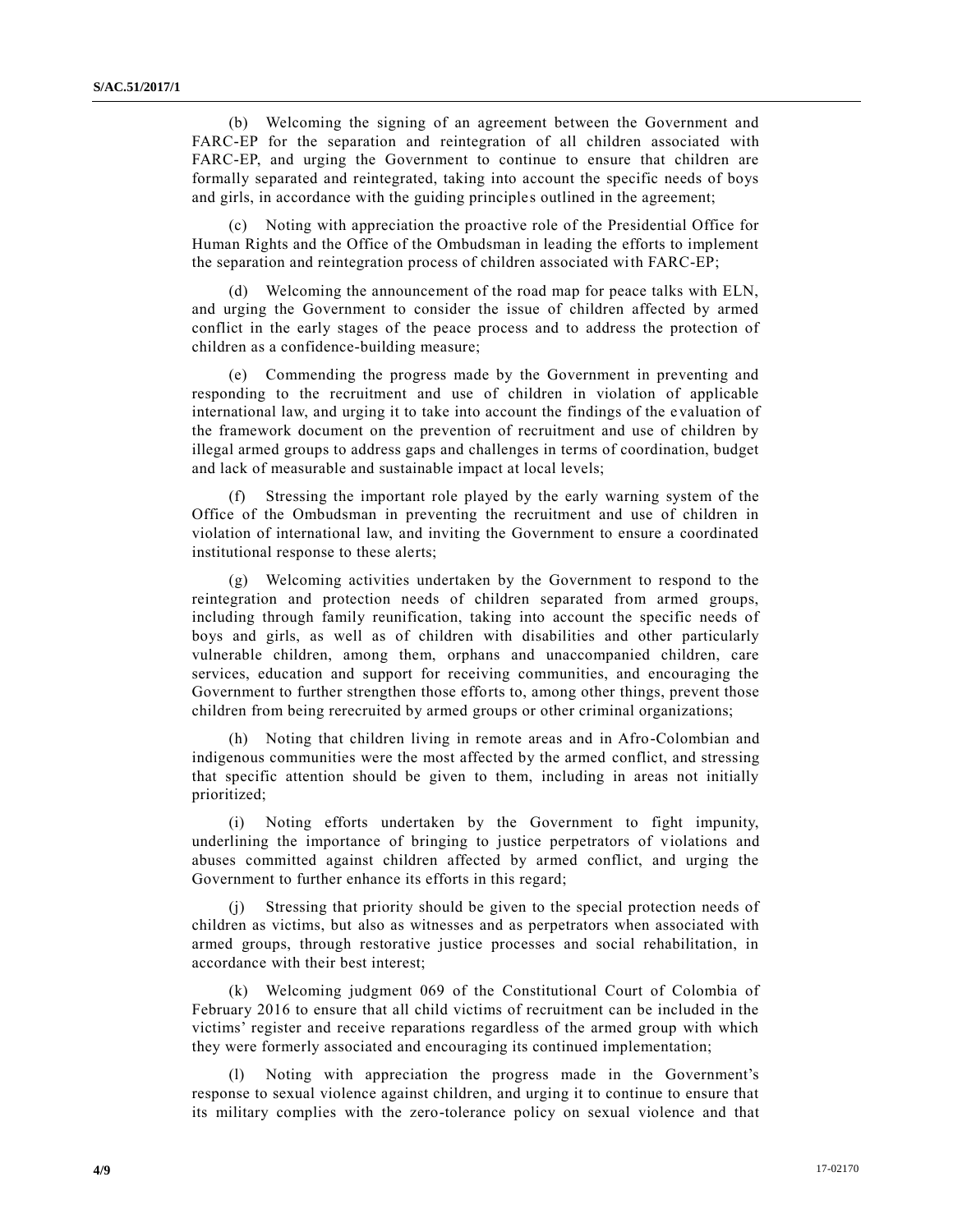anyone found responsible for such violations is investigated, prosecuted and held to account;

(m) Calling upon the Government to ensure strict compliance by its armed forces with the Colombian legislation prohibiting the use of children in military and intelligence activities, psychological operations, civil-military campaigns and similar activities;

(n) Welcoming the humanitarian demining agreement signed between the Government and FARC-EP on 7 March 2015, and calling upon the Government to intensify its demining efforts in collaboration with FARC-EP;

(o) Recognizing the scale of displacement and its impact on children, and encouraging the Government to ensure voluntary, safe and dignified return and to guarantee the rights of internally displaced persons and refugees and their access to protection services and to an effective remedy, in particular in indigenous and Afro-Colombian communities;

(p) Welcoming the support of the Government with regard to dialogue by the United Nations concerning children affected by armed conflict, and encouraging them to continue to facilitate direct engagement with the parties/armed groups to assist them in making and implementing specific commitments to ending and preventing all violations and abuses committed against children;

(q) Inviting the Government to keep the Working Group informed of its efforts to implement the recommendations of the Working Group and the Se cretary-General, as appropriate.

7. The Working Group agreed to recommend that the President of the Security Council transmit a letter by the Chair of the Working Group to the guarantor and accompanying countries of the peace processes with both FARC-EP and ELN:

(a) Welcoming their efforts in assisting the parties to armed conflict in reaching negotiated solutions to the conflict in Colombia, and encouraging them to ensure that child protection is given due consideration as early as possible in the peace process and is a core priority.

8. The Working Group agreed to recommend that the President of the Security Council transmit a letter by the Chair of the Working Group addressed to the Secretary-General:

(a) Requesting him to ensure the continued effectiveness of the monitoring and reporting mechanism on children and armed conflict in Colombia, including for the full and expeditious implementation of the agreement between the Government and FARC-EP for the separation and reintegration of children signed on 15 May 2016;

(b) Also requesting him to encourage the United Nations country task force on monitoring and reporting and other relevant United Nations entities to continue their engagement and efforts to support the Government in addressing violations and abuses committed against children affected by armed conflict, in particular with a view to engaging ELN to end and prevent the recruitment and use of children in violation of international law.

#### **Direct action by the Working Group**

9. The Working Group agreed to send letters from the Chair of the Working Group addressed to the World Bank and other donors:

(a) Stressing that the best way to protect children is through peace, and urging the World Bank and donors to continue to provide political and financial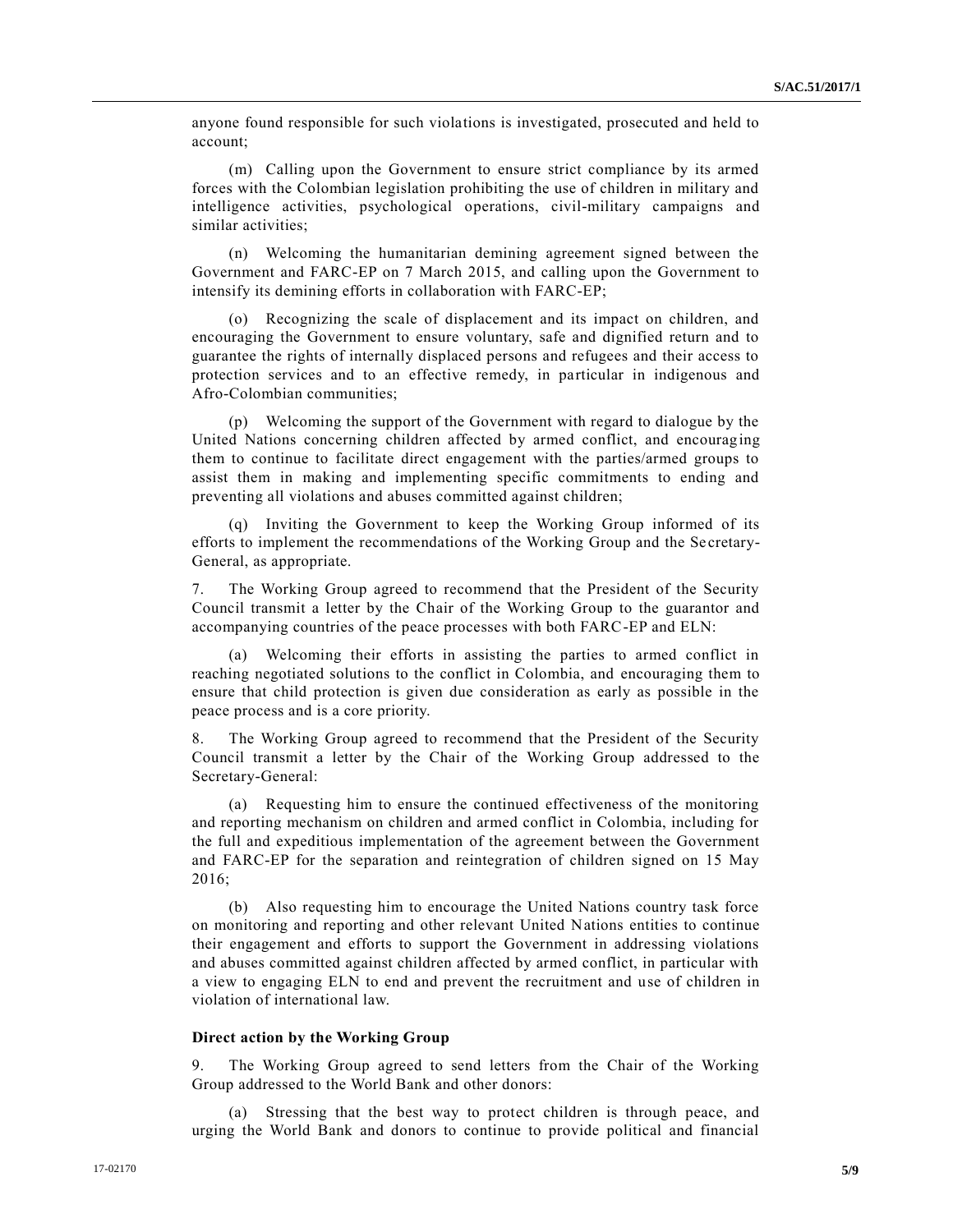support to Colombian peacebuilding initiatives and to the implementation of the peace agreements;

(b) Calling upon the World Bank and donors to provide support to national programmes and initiatives aimed at protecting children in the context of the armed conflict in Colombia, including prevention and reintegration activities and finding durable solutions for internally displaced children, with specific attention given to children affected by the conflict in remote areas and in Afro-Colombian and indigenous communities;

(c) Also calling upon the World Bank and donors to support the child protection efforts and initiatives of United Nations agencies and non-governmental organizations relating to the strengthening of national capacity-building and pertinent national institutions and their programmes, with specific attention given to children affected by the conflict in remote areas and in Afro-Colombian and indigenous communities;

(d) Inviting the World Bank and donors to keep the Working Group informed on their funding and assistance efforts, as appropriate.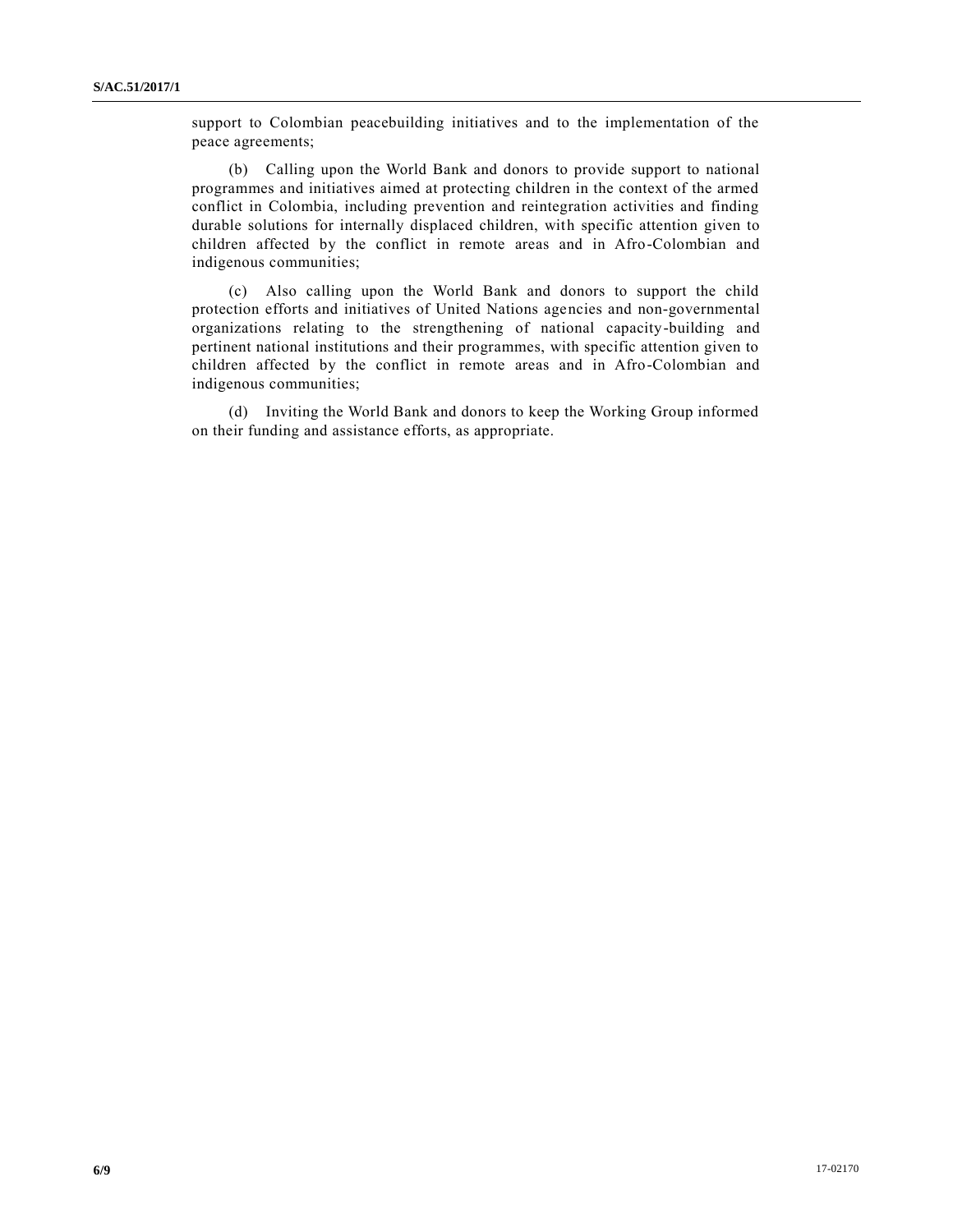# **Annex**

[Original: Spanish]

# **Statement by the Permanent Representative of Colombia to the United Nations on the report of the Secretary-General on children and armed conflict in Colombia [\(S/2016/837\)](http://undocs.org/S/2016/837), made at the sixty-first formal meeting of the Working Group on Children and Armed Conflict**

Mr. Chair and members of the Working Group,

Madam Special Representative of the Secretary-General for Children and Armed Conflict,

Mr. Director of Emergency Programmes of the United Nations Children's Fund (UNICEF),

I would like to congratulate Sweden and Ambassador Olof Skoog on assuming the presidency of the Security Council and the chair of the Working Group. I thank you, Sir, for convening this meeting and for the opportunity to present the comments of my Government on the report of the Secretary-General on children and armed conflict in Colombia.

Colombia appreciates the interest of the Secretary-General and of his Special Representative in the situation of children and adolescents in the internal armed conflict in Colombia and is grateful for the hard work done by Leila Zerrougui to guarantee the rights of so many children who have been harmed by the conflict, for your recognition of the progress made and for the recommendations contained in the report, which we will take very seriously.

Mr. Chair,

In a complex context such as the Colombian one, after more than 50 years of internal armed conflict, which has left a significant number of victims, including severely impacted children and adolescents, the Colombian State is committed to moving forward and has been taking steps to protect the victims' rights.

You may recall that Colombia voluntarily agreed to participate in the monitoring and reporting mechanism established pursuant to Security Council resolution [1612 \(2005\),](http://undocs.org/S/RES/1612(2005)) aware of the critical situation in which many children were living owing to the internal conflict.

Since the adoption of that resolution, more than a decade ago, Colombia has made substantial progress that is clearly recognized in the report and has resulted in laws, policies and programmes that are essential to our institutions today.

I would like to mention only four of those laws, policies and programmes: first, the policy on the prevention of the recruitment and use of children and adolescents, launched in 2007 through the establishment of the intersectoral commission for the prevention of the recruitment and use of and sexual violence against children and adolescents, whose institutional architecture and functions were updated in October 2016, almost a decade later, to strengthen its work in the new context of a post-conflict Colombia in line with the recommendations contained in the report.

Second, the specialized care programme for the restoration of the rights of child and adolescent victims of unlawful recruitment who are no longer involved in illegal organized groups, which has made it possible to provide care for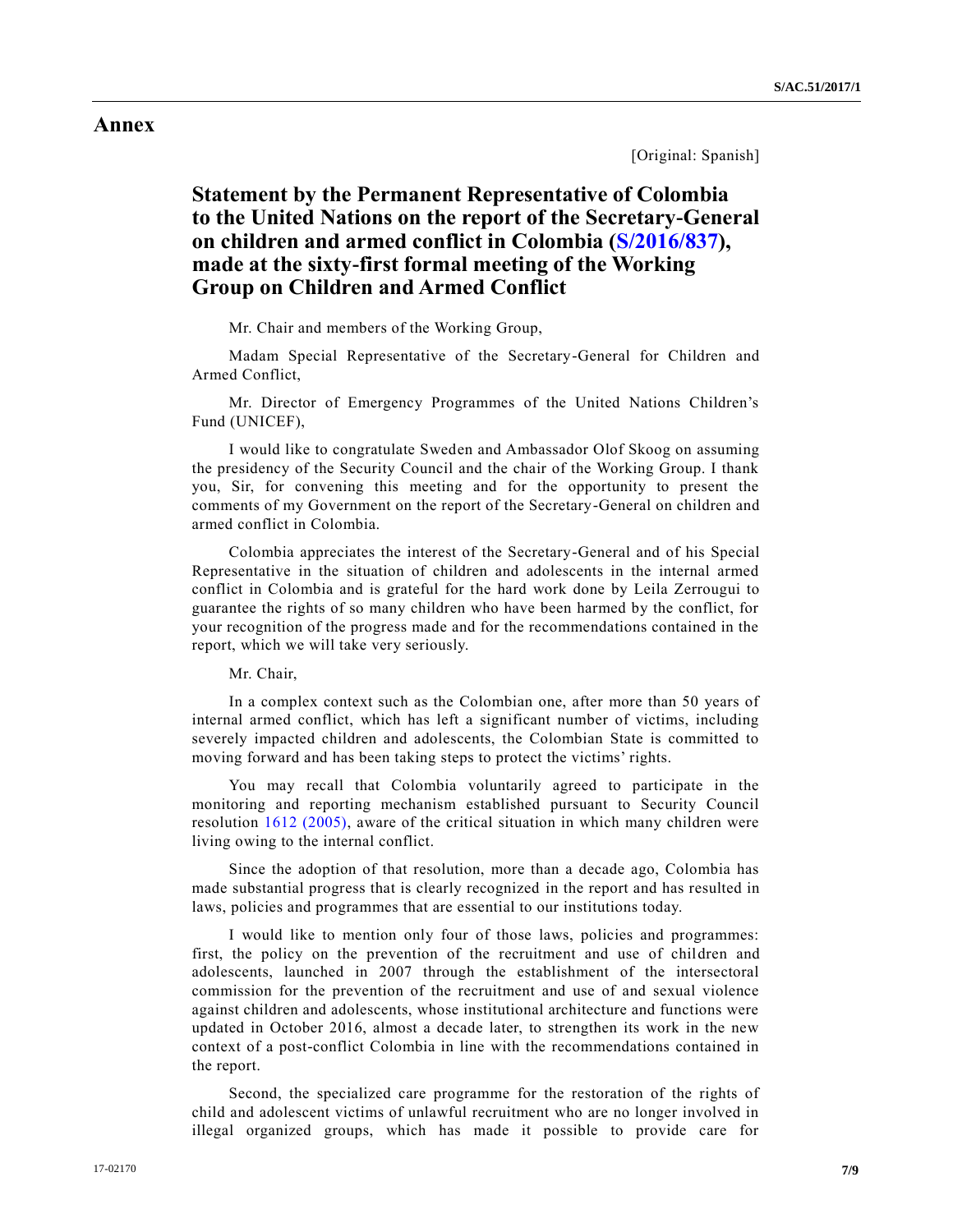6,110 children and adolescents since 1999, the year in which it was established, and for 1,500 during the period covered by the present report.

Third, National Council on Economic and Social Policy document No. 3673, which you highlight in your report and through which 21 entities that are members of the intersectoral commission reported on 85 permanent and temporary plans, strategies, programmes, projects and strategic actions in at least 1,082 municipalities intended to prevent the recruitment and use of and sexual violence against children and adolescents.

Lastly, two substantive pieces of legislation: Law. No.  $1098$  (2006) — the Childhood and Adolescence Code — and, of course, the flagship Law No. 1448 (2011) on victims' rights. Both are innovative and pioneering laws on the protection of children.

Mr. Chair,

If there has been one significant development since September 2011, it is the humanitarian demining agreement, the first agreement implemented jointly by the army of Colombia and the Revolutionary Armed Forces of Colombia (FARC). Following initial pilot experiments in three villages, the agreement now covers the 50 most affected municipalities, where antipersonnel mines pose the greatest threat and where so many children have been maimed.

The figures are revealing: the number of children harmed by mines fell from 119 in 2012 to 3 in 2016. Our goal is for not one single child to be harmed.

This improvement was made possible thanks to the tenacity of the Government of President Santos, which, for four years, pursued a negotiated end to the internal conflict in Colombia. After many trials and tribulations, those efforts bore fruit with the signing on 24 November 2016 of the Final Agreement for Ending the Conflict and Building a Stable and Lasting Peace.

With the support of the Security Council and the Secretary-General, through the special political mission, it will be possible for all FARC members, including minors, to be in the 26 transitional local zones for normalization on 30 January 2017, with a ceasefire in place and the total cessation of hostilities, and the beginning of the disarmament of all combatants, which must conclude in 180 days.

It is clear that this situation, which we Colombians are experiencing for the first time after 52 years of internal conflict, will create a calmer and more secure climate, with fewer attacks, less internal displacement and an increased presence in terms of State institutions, including schools and hospitals, in particular in rural areas. In addition, post-conflict programmes that will inevitably result in a significant decrease in the number of situations with a potential for the forced recruitment, use and exploitation of and sexual violence against children and adolescents, the abduction, maiming and killing of children, and attacks on schools, which we are committed to leaving in our past, will be implemented.

We are also aware that there are other forms of violence in Colombia, and the Government has therefore embarked on a process of negotiation with the other armed group in the country, the National Liberation Army, which we hope will bear fruit.

The agreement signed with FARC took into account international standards on the protection of children and adolescents and prohibited, among other things, the granting of amnesties or pardons for the crime of recruitment of minors.